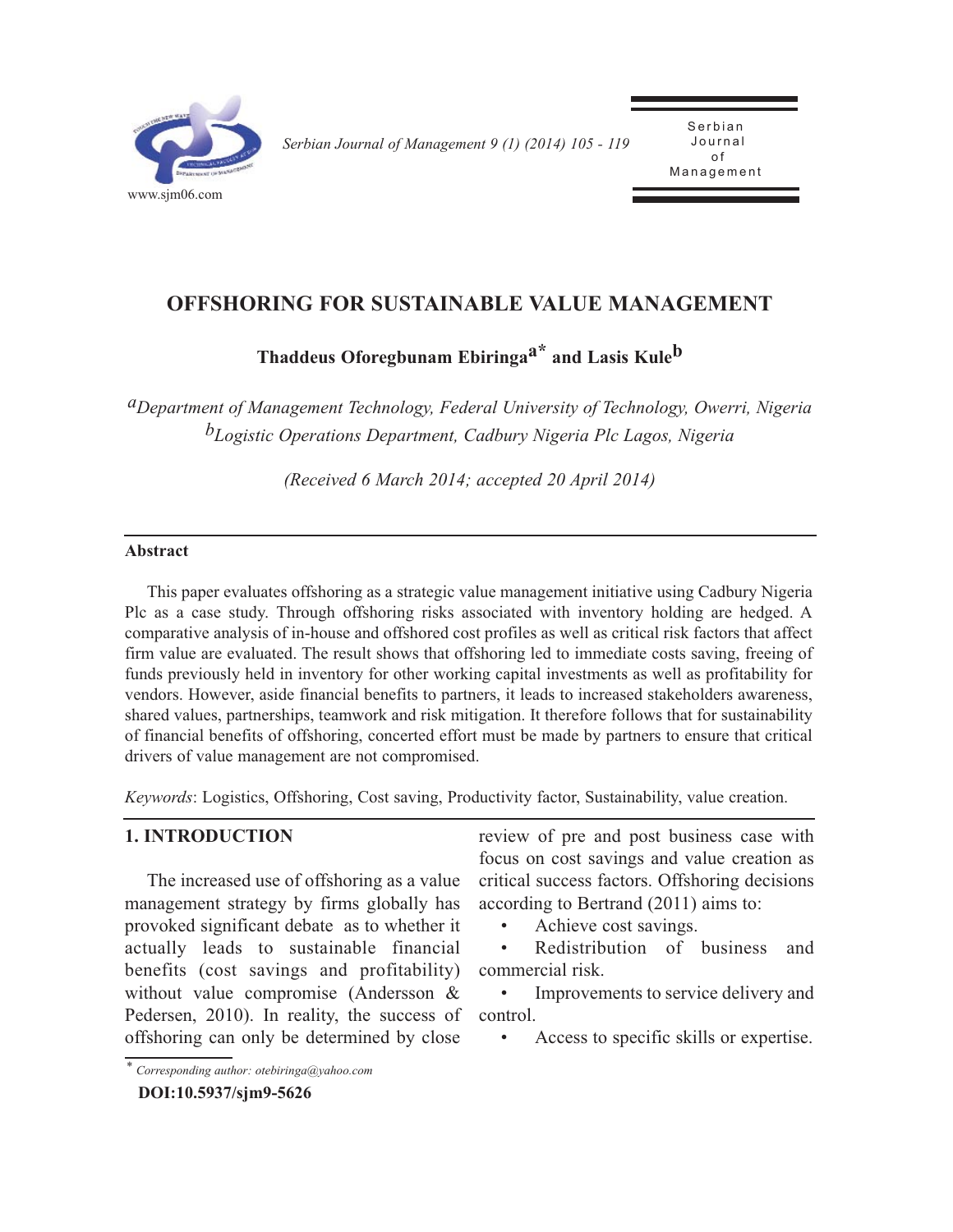• Transformation, modernization and innovation of businesses.

In recent times, cost savings tends to have been perceived as the secondary reason for offshoring by most researchers. This is because, as Barthélemy (2003) posit organisations have achieved cost savings through offshoring with some significant level of value compromise.

Ideally, business strategies differentiates organisations innovation proposals through lower costs, via improved processes, better use of resources, improved management techniques and output delivery, unfortunately this does not always happen (Bertrand, 2011). Cost savings has in some cases has been being achieved through some unethical practices (Brown & Wilson, 2005) which makes such cost savings unsustainable. Doh et al. (2009) insist that if offshoring delivers cost saving without additional value created for the organization and its partners, the offshoring organisation could probably have achieved the same or even a better result, by effecting changes inhouse. Delivering efficient and sustainable cost savings often represent key risk for offshoring, as cost savings need to be balanced with service quality, regulations and value created for stakeholders (Economist, 2013).

Throughout the life of an offshoring engagement, attention should be paid to developing a value-based relationship framework that addresses the various stages of work—from proposal, to contract, to imple¬mentation and renewal (Doh et al., 2011). An effective offshoring relationship as reported by Farrell (2005) should align with the level of value exchange agreed to by both parties, and structured according to the type of alliance.

Cadbury Nigeria Plc in the last quarter of Cadbury Nigeria Plc for the supply of

2012 adopted value management initiative (VMI) and outsourced sorghum supply, a basic input to its production process to outside vendors. The objective of VMI is to engage vendors on a negotiated forward purchase agreement in order to hedge the fundamental increase of duty and levy; take advantage of the favourable commodity price; keep low inventory; free up cash for other priority working capital needs; increase potential capacity of investable funds; reduce days inventory holding index and cash conversion circle.

### **2. PROBLEM STATEMENT & NEED FOR THE STUDY**

Organisations outsource variety of activities in order to achieve specific objective, which includes reducing costs (Feeny et al., 2005; Graf & Mudambi, 2005; Grimpe & Kaiser, 2010), improving product quality (Hatonen, 2009), improving flexibility (Hui et al., 2008), increasing market coverage (Jensen, 2009), or perhaps to gain ready access to additional capacity (Jensen & Pedersen, 2012). Kedia and Lahiri (2007) insist that most atimes firms set cost reduction targets as specific objective of offshoring, with actual savings coming from direct labor and variable costs. But the extent value management factors are compromised in the process of implementing offshoring strategy remains a research issue (Kumar et al., 2009). There is relatively little empirical inquiry into the factors associated with sustainable cost reduction when offshoring especially in the Nigerian manufacturing industry.

This paper seek to evaluate the extent to which adoption of offshoring strategy by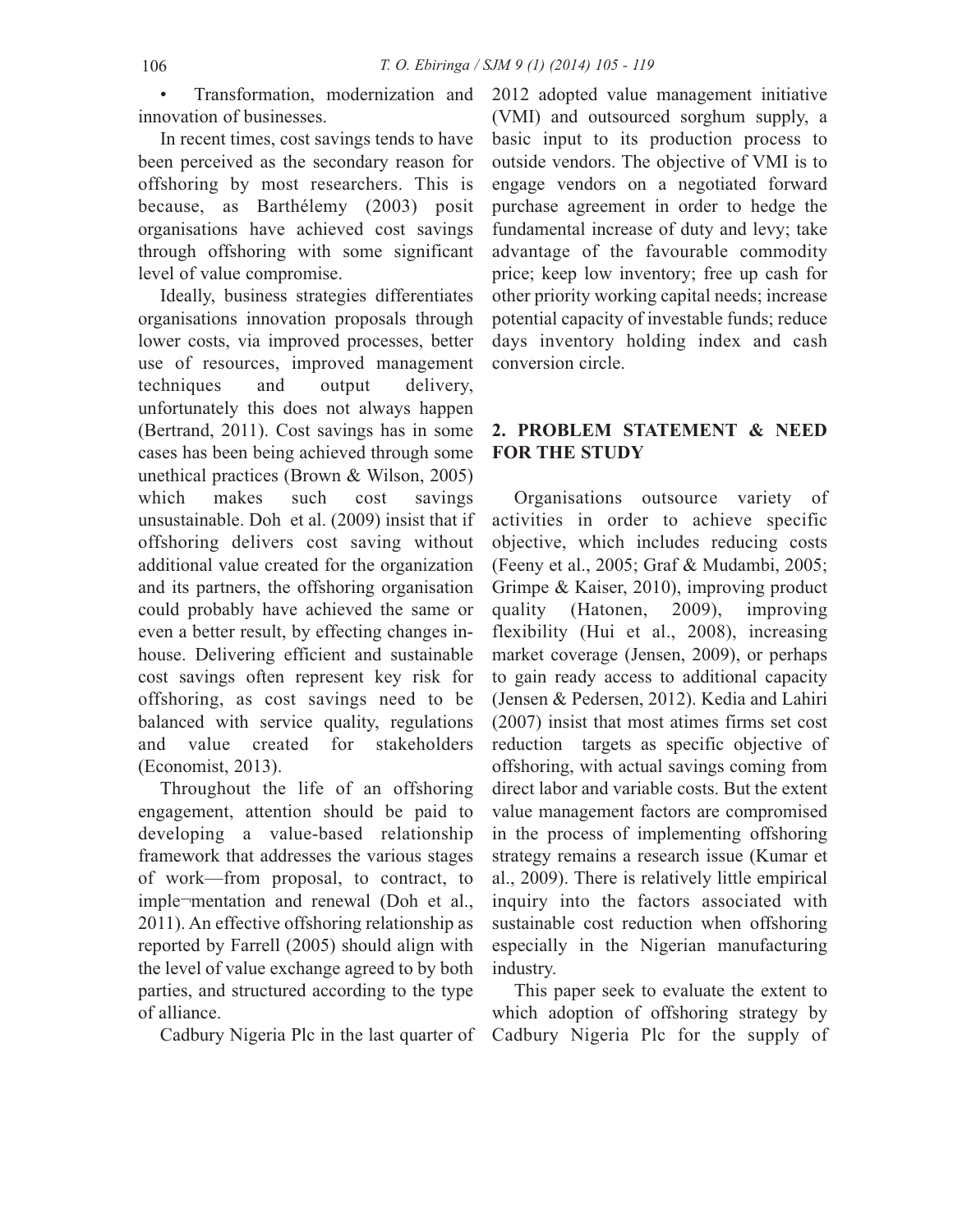sorghum, a critical input to her production process has achieved the stated objectives of cost savings, low inventory, freed up cash for other priority working capital, value created for business partners as well identify risk dimensions that may make the policy unsustainable. The paper therefore seeks to provide answer to the following research question based on empirical evidences:

What is the level of cost savings that Cadbury Nigeria Plc has been able to achieve through offshoring, one year after the policy was introduced?

To what extent has adoption of offshoring by Cadbury Nigeria freed funds previously held in inventory for other working capital needs?

• What are the key sustainability factors of the financial benefits of offshoring strategy in Cadbury Nigeria Plc?

### **3. THEORETICAL FRAMEWORK**

Researchers have used many theoretical perspectives for investigating the efficacy of offshoring decisions (Lahiri & Kedia, 2011). Theories such as Transaction Cost Economics and the Resource-Based View of the firm predict that under the right conditions, offshoring reduces operating cost (Lampel & Bhalla, 2011). Larsen et al. (2013) posit that firms must consider the cost benefit tradeoff between in-house execution of a process and the offshoring of the same process as the principle determinant. Lahiri et al. (2012) insist that in as much as financial performance metrics are good measure of the effectiveness of offshoring decision but some non-financial aggregate may affect the sustainability of financial benefits in the long run if not properly considered.

Empirical evidence suggests, however, that firms do not always experience sustainable growth in financial performance when offshoring some activities of their operation (Leisch et al., 2012) due largely to some compromises on value management factors. This failure may be due to competitive priorities that emphasize more on cost savings and less on consumer satisfaction and retention; employee motivation and satisfaction; vendor satisfaction and retention. Risk mitigating and co-operate reputation are another set of factors. Luo et al. (2012) based on their study of offshoring in India and China found that partnership involvement, knowledge sharing, and innovation have a significant effect on offshoring performance. Manning and Sydow (2011) on the other hand while investigating the effects of offshoring strategy on Projects, Paths, and Practices for sustaining and Leveraging Project-Based Relationships, found that offshoring could have impact on some managerial and strategic aspects of supply chain management of projects.

Manning et al. (2011) and Jensen and Pedersen (2011) are in agreement that the performance of offshoring firms when investigated using financial benefits related performance measures in short and long term and must be further evaluated along with operational/channel and relational dimensions using such indices as partnership awareness, shared goals and risk mitigation etc as shown on Figure 1.

Making the right offshoring decision requires a clear understanding of the broad array of potential engagement options, risks and benefits, and the appropriateness of each potential arrangement for meeting business objectives. Many variations of offshoring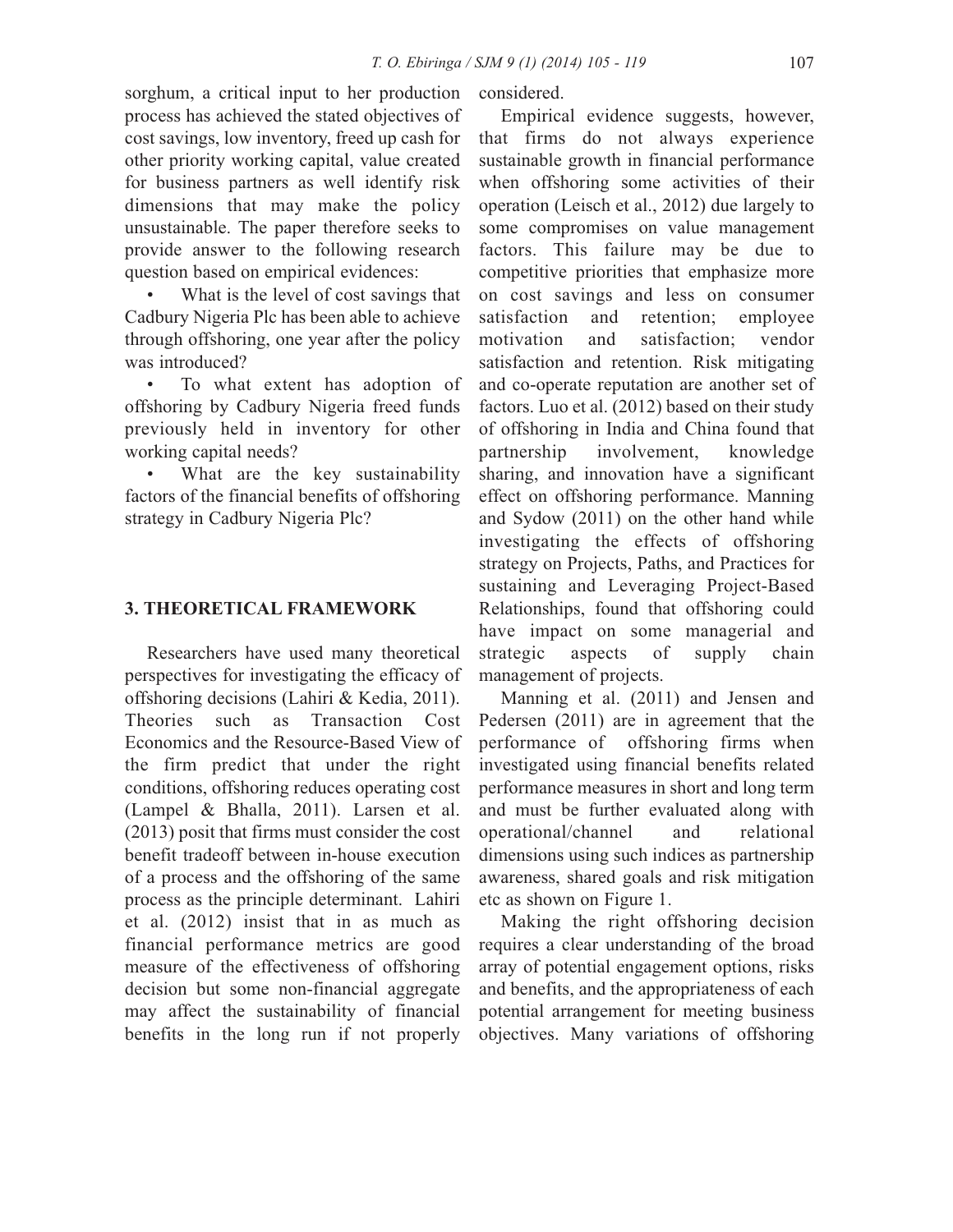alternatives according to Kedia and Mukherjee (2009) exist, resulting in a lexicon of terms, such as out-tasking, collocation, managed services and business process offshoring. This has led to confusion for many managers, who feel pressure to make the right decisions and often view offshoring as an all or nothing proposition to offload and bring down the costs of noncore activities.

In fact, one of the biggest misconceptions about offshoring is that it is a fixed event or a simple make-or-buy decision. In reality, offshoring is an umbrella term that encompasses a spectrum of arrangements, each with unique advantages and risks (Martinez-Noya et al., 2013). Understanding the relative risks and benefits of each of the potential alternatives is critical in making the right offshoring decision.

## **4. OFFSHORING: THE GLOBAL EXPERIENCES**

Offshoring a strategy of organizational management has become a megatrend in many industries, most particularly in logistics and supply chain management (Feeny et al., 2005). The overall scope of offshoring is continuing to grow, as firms are increasingly focusing on their core competencies and shedding tasks perceived as noncore (Mudambi & Tallman, 2010). Recent findings has shown that offshoring of human resources (HR) functions is pervasive, with 94 percent of firms offshoring at least one major HR activity, and the majority of firms planning for offshoring expansion (Mudambi & Venzin, 2010). Equally the offshoring of sales, marketing and administrative functions provides parallel results, with at least portions of these functions now being



*Figure1. Relationship Matters in Offshoring Engagement*

Source: ibm.com/services/stratout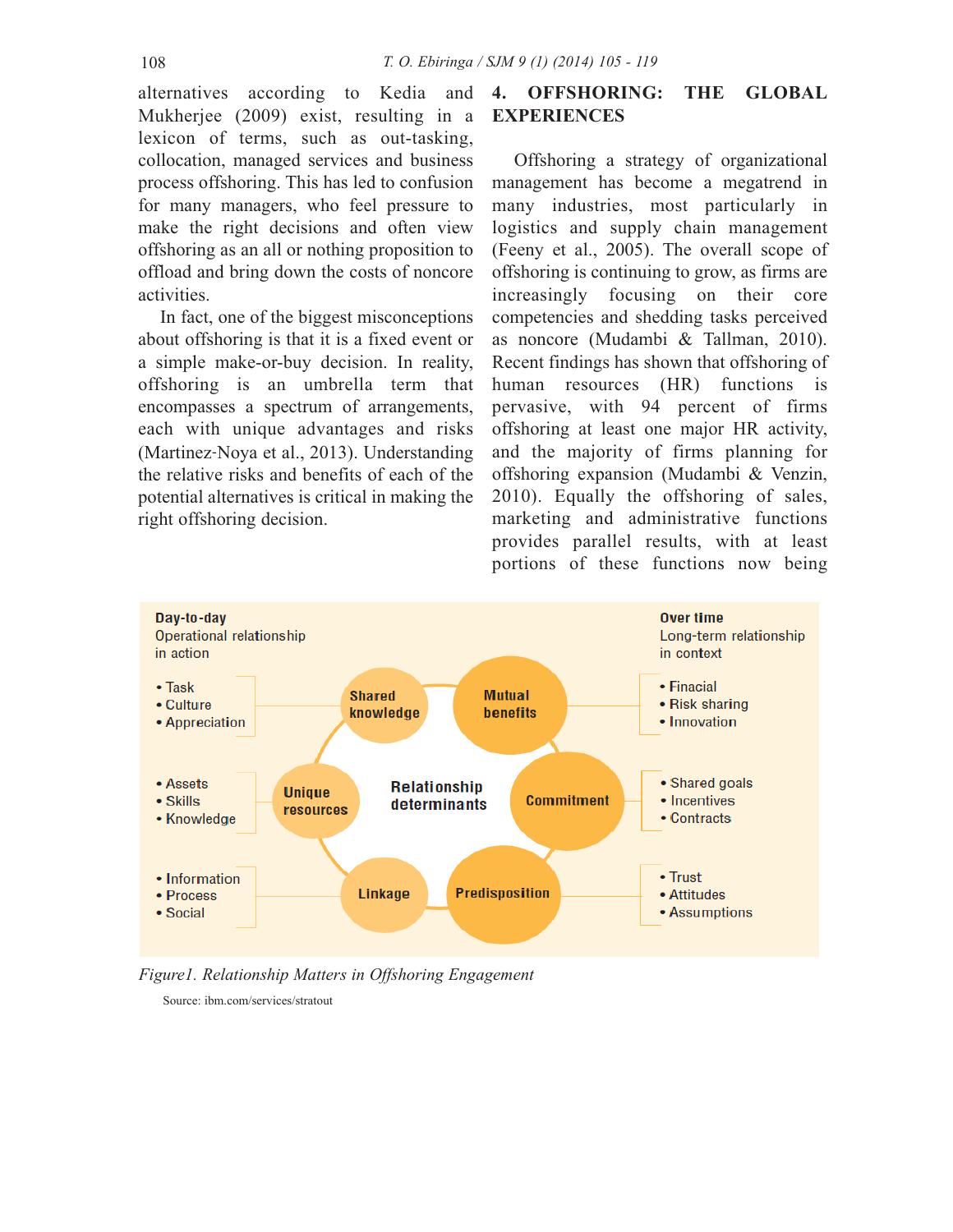outsourced ranging from 15–50 percent (Mukherjee & Bhalla, 2010). Similarly, Narayanan et al. (2011) reported that the third- and fourth-party logistics industries are booming, with between 65 percent and 80 percent of U.S. manufacturing firms contracting with or considering use of a logistics service provider. Thus, managers are increasingly feeling pressure to make the right offshoring decision, as the business consequences can be significant (Economist, 2013). Good offshoring decisions can result in lowered costs and competitive advantage, whereas poorly made offshoring decisions can lead to a variety of problems, such as increased costs in the long run, disrupted service and even business failure and poor co-operate image (Mukherjee & Kedia, 2012). Poor offshoring practices can also lead to an unintended loss of operational level knowledge by the firm.

Consider the case of Toyota Motor Corp., which by offshoring the design and manufacture of electrical systems for its automobiles, surrendered its own capability to understand the processes required for this highly specialized work. As a result, Toyota is no longer able to leverage its own technological advantage with respect to these systems during product development (Nieto & Rodriguez, 2011). Problems such as these and others related to the offshoring of operations and services are prevalent when offshoring arrangements are not well understood by in-house managers as well employees of vendor firms. To such problem Tata has been able to mitigate (Tata Consultancy Service, 2012).

In the 1990s, according to Reizeig and Wagner (2010) offshoring was the focus of many industrial manufacturers; firms considered offshoring everything from the procurement function to production and manufacturing. Executives focused on stock value, and huge pressure was placed on increasing profits. Of course, one easy way to increase profit is by reducing costs through offshoring. Indeed, in the mid 90s there was a significant increase in purchasing volume as a percentage of the firm's total sales. Between 1998 and 2000, offshoring in the electronics industry increased from 15 percent of all components to 40 percent.

Consider, for instance, the athletic shoe industry, a fashion industry with products that require significant investment in technology. No company in this industry has been as successful as Nike, a company that outsources almost all its manufacturing activities (Sirmon et al., 2010).

Nike, the largest supplier of athletic shoes in the world, focuses mainly on research and development on the one hand and marketing, sales, and distribution on the other. Indeed, this strategy allowed Nike to grow in the 1990s at an annual rate of about 20 percent.

Cisco's success story is even more striking. According to Peter Solvik, CIO of Cisco, Cisco's Internet-based business model was instrumental in its ability to quadruple in size from 1994 to 1998 (\$1.3 billion to over \$8 billion), hire approximately 1000 new employees per quarter while increasing their productivity, and save \$560 million annually in business expenses. Specializing in enterprise network solutions, Cisco used, according to John Chambers, Cisco CEO, a global virtual manufacturing strategy. As he explained:*"First, we have established manufacturing plants all over the world. We have also developed close arrangements with major suppliers. So when we work together with our suppliers, and if we do our job right, the customer cannot tell the difference between my own plants and my suppliers in Taiwan and elsewhere".*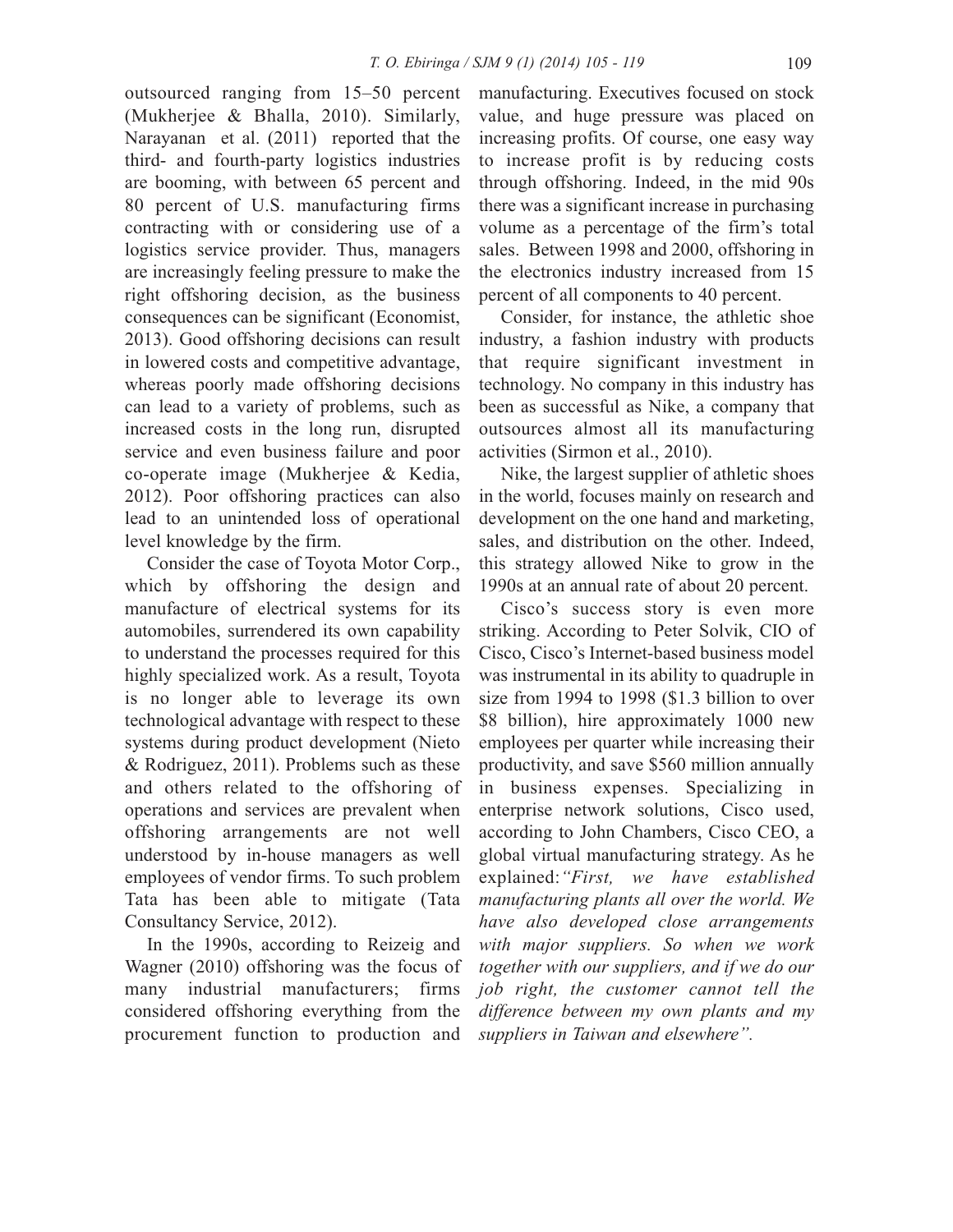This approach was enabled by Cisco's single enterprise system, which provides the backbone for all activities in the company and connects not only customers and employees but also chip manufacturers, component distributors, contract manufacturers, logistics companies, and systems integrators (Srikanth & Puranam, 2010). These participants can perform like one company because they all rely on the same Web based data sources. All its suppliers see the same demand and do not rely on their own forecasts based on information flowing from multiple points in the supply chain. Cisco also built a dynamic replenishment system to help reduce supplier inventory. Cisco's average inventory turns in 1999 were 10 compared with an average of 4 for competitors. Inventory turns for commodity items are even more impressive; they reach 25 to 35 turns a year.

Apple Computers also outsources most of its manufacturing activities; in fact, the company outsources 70 percent of its components. Apple focused its internal resources on its own disk operating system (DOS) and the supporting macro software to give Apple products their unique look and feel.

### **5. RESEARCH METHOD**

The study is an investigative and used a combination of secondary and primary source data in the assessment of the effect of offshoring strategy on sustainable financial benefit to partners. Secondary data includes published in-house and outsourced financial performance information (supply cost and inventory holding) of Cadbury Nigeria Plc as it relates to supply of Sorghum for twelve (12) months period, while primary data is

made up weighted responses of Cadbury staff directly involved in inventory management to questions as to how offshoring has affected key value management drivers (awareness of offshoring requirements, shared goals, financial profitability and risk mitigation).

A combination of paired sample and one sample t-test formed the tool of analysis. The paired samples t-test compares the means of in-house  $(X_1)$  and outsourced  $(X_2)$ costs. The objective is to test whether the average difference is significantly different from zero.

$$
\overline{d} = \mu_1 - \mu_2 \tag{1}
$$

$$
d = \sum x / n \tag{2}
$$

$$
H_0: \overline{d} = 0 \tag{3}
$$

$$
H_a: \overline{d} \, \text{[0 (non directional))} \tag{4}
$$

Standard Error = 
$$
SE_{diff} = s_{diff} / sqrt(n)
$$
 (5)

The t-value calculates is the ratio of a statistic divided by the standard error.

$$
t_S = \frac{\overline{d}}{SE_{\overline{d}}}
$$
 (6)

for n - 1 degrees of freedom.

#### **One Sample t-test**

The One Sample t-test returns the probability for the Student t-distribution where a numeric value (x) is a calculated value of "t" for which the probabilities are computed. The t-distribution is used in testing our hypothesis given that our sample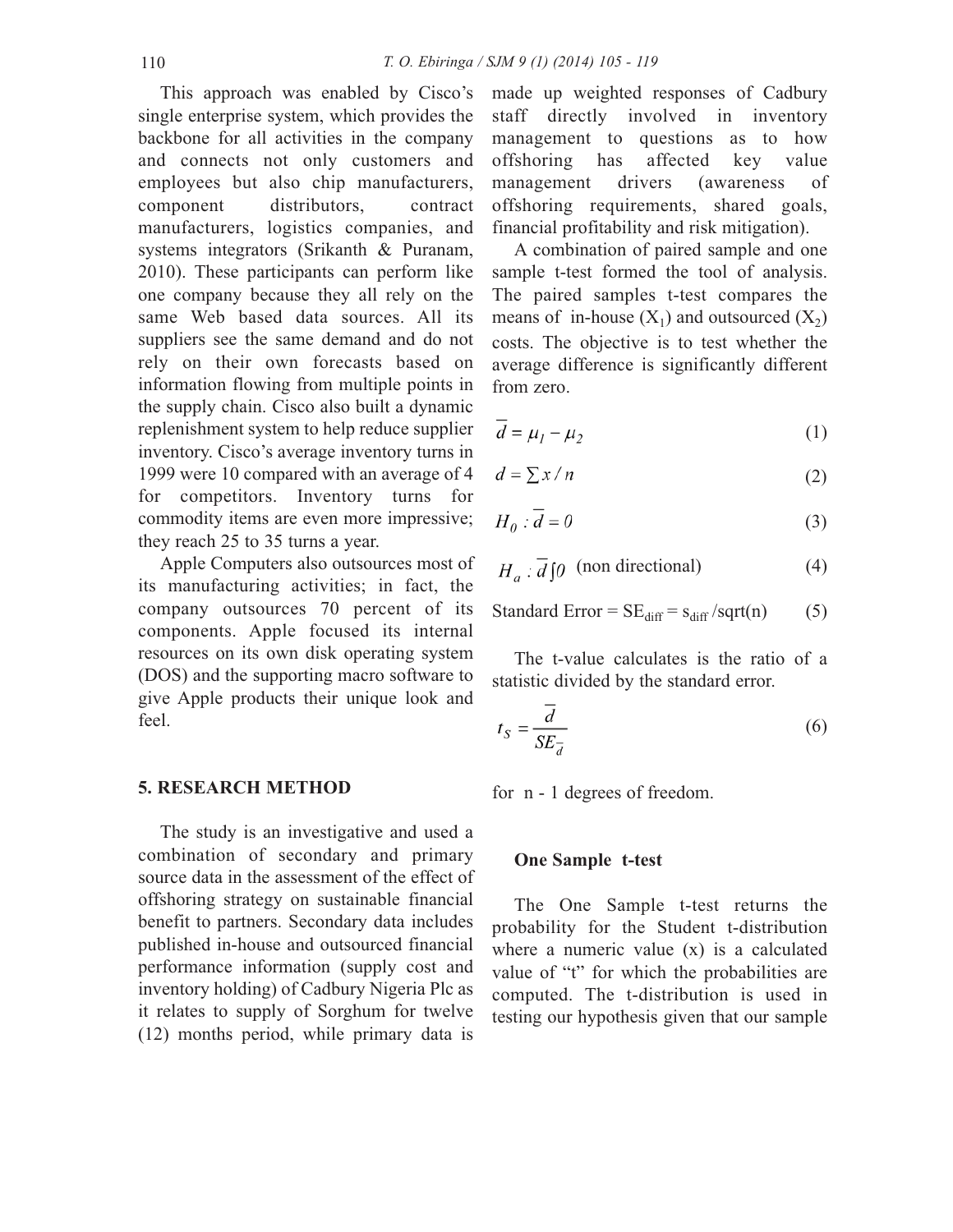(70) is small. The function used in place of a table of critical values for the t-distribution is:

### **Syntax**

#### **TDIST**(**x,degrees\_freedom,tails**)

**X** is the numeric value at which to evaluate the distribution.

**Degrees freedom** is an integer indicating the number of degrees of freedom.

**Tails** specifies the number of distribution tails to return. If tails  $= 1$ , TDIST returns the one-tailed distribution. If tails = 2, TDIST returns the two-tailed distribution.

#### **Decision Rules**

• If any argument is nonnumeric, TDIST returns the #VALUE! error value.

• If degrees freedom  $\leq$  1, TDIST returns the #NUM! error value.

The degrees freedom and tails arguments are truncated to integers.

If tails is any value other than 1 or 2,

TDIST returns the #NUM! error value.

If  $x < 0$ , then TDIST returns the #NUM! error value.

• If tails  $= 1$ , TDIST is calculated as TDIST =  $P(X \geq x)$ , where X is a random variable that follows the t-distribution. If tails = 2, TDIST is calculated as  $TDIST =$  $P(|X| > x) = P(X > x \text{ or } X < -x)$ .

Since  $x < 0$  is not allowed, to use TDIST when  $x < 0$ , note that TDIST(-x,df,1)  $= 1 - TDIST(x, df, 1) = P(X > -x)$  and

 $TDIST(-x, df, 2) = TDIST(x, df, 2) =$  $P(|X| > x)$ .

### **6. RESULTS AND DISCUSSIONS**

Table 1 is an extract from the report of Sorghum offshoring Committee as at last quarter of 2013.

The recommended offshoring cost based on equalization of the weighted tendered cost of the seven vendors (₦71,376.00 per Tonne) is 12.0 percent less than the in-house cost (₦81,552.00 per Tonne) as per budget by Cadbury. The above vendor costs include a profit margin of 7.0 percent (₦4, 987.00 per Tonne)1.

*Table 1. Offshoring Quotation Cost Vs In-house Cost*

| <b>OUOTATION -</b><br><b>EOUALIZED</b> | Vendor | Vendor<br>2 | Vendor<br>3  | Vendor<br>4 | Vendor<br>5 | Vendor<br>6 | Vendor<br>7 | Weight<br>ed<br>Avrg | Recom-<br>dd Avrg | $In-$<br>house |
|----------------------------------------|--------|-------------|--------------|-------------|-------------|-------------|-------------|----------------------|-------------------|----------------|
| Base Price (N/T)                       | 48,000 | 48,000      | 48,000       | 48,000      | 48,000      | 48,000      | 48,000      | 48,000               | 48,000            | 48,000         |
| Process Loss                           | 1.440  | 1,440       | 960          | 1,440       | 1,070       | 1,297       | 1,120       | 1,252                | 1,153             | 3,222          |
| Cost of cleaning $\&$<br>Bagging       | 1,059  | 1,038       | $\mathbf{0}$ | 3,216       | 1,394       | 1,152       | 1,344       | 1,315                | 1,210             | 3,222          |
| Finance Charge                         | 8.904  | 6,071       | 7,360        | 6,263       | 9,535       | 4,586       | 1,507       | 6,318                | 5,815             | 8,873          |
| Storage Cost                           | 934    | 1.443       | 4.297        | 2.784       | 2,675       | 2,439       | 2,333       | 2.415                | 2,223             | 3,212          |
| <b>Transport Cost</b>                  | 6,071  | 6,030       | 6,621        | 5,616       | 5,851       | 5,062       | 5,280       | 5,790                | 5,329             | 6,000          |
| Other Admin<br>(Sal, Wages, Admin)     | 2,752  | 2,538       | 4,800        | 3,372       | 914         | 2,285       | $\theta$    | 2.380                | 2,191             | 4,511          |
| Others                                 | 1,895  | 1,394       | (0)          | $\theta$    | 274         | $\theta$    | $\theta$    | 509                  | 468               | 4,511          |
| Margin                                 | 7.063  | 4.077       | 7,850        | 7.069       | 5,653       | 3,241       | 2,979       | 5.419                | 4,987             | $\Omega$       |
| Total                                  | 78.118 | 72.033      | 79.888       | 77,760      | 75,366      | 68.061      | 62,563      | 73.398               | 71,376            | 81,552         |

Source: Cadbury Inventory Tracker, 2013

1 ₦ - Nigerian monetary unit "Naira"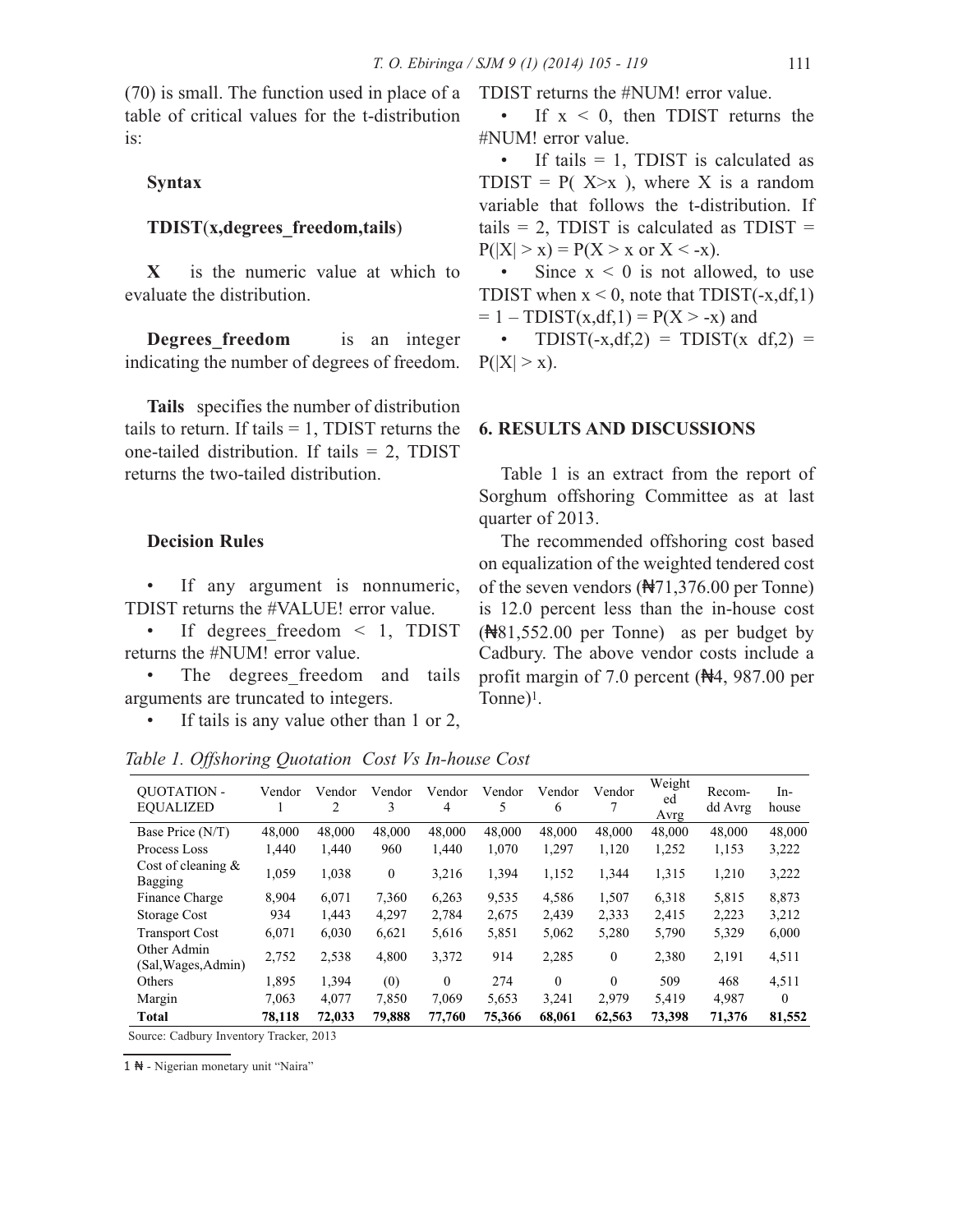### **6.1. Analysis of Effect of Offshoring on Cost Savings**

All aspects of the cost variables (Table 1), shows that offshoring performed better than in-house except for base price for which inhouse cost and outsourced cost are same. The cost savings achieved through offshoring is ₦10176.00 per tonne.

The above finding provides a positive answer to our research question 1:

*"Cadbury Nigeria Plc was able to achieve* ₦*10176.00 per tonne cost savings when compared to in-house cost through offshoring. When this is multiplied by the 18,000tonne annual capacity demand it gives* ₦*183,175,740.00 cost savings one year after the policy was introduced".*

When the above answer is tested for statistical significance using the result of the paired sample t- test of Table 2 data as shown on Table 3. The tcal. Value of -1.303 is significant at 0.229 level, implying that at 0.05 level the cost saving recorded one year after adoption of offshoring by Cadbury for the supply of sorghum is not significant.

### **6.2. Offshoring Freeing Cash held in Inventory**

Table 4 shows that as at July 2013 Cadbury Nigeria has successful freed itself from investment in inventory holding of sorghum and outsourced all monthly inventory demand needed to support production to vendors. This translates to ₦4,646,943.73 per tonne worth of funds freed for other working capital needs. The annual worth based on 18000 tonnes demand is ₦83, 644,987,140.00. The above finding

*Table 2. Disaggregation of Inventory Cost into Cost Centers*

| <b>Cost Variables</b>           | Outsourced<br>$(\frac{A}{m})$ | In-house<br>$(\frac{A}{m})$ | <b>Difference</b><br>$(\frac{A}{m})$ | $\frac{0}{0}$<br>contribution |
|---------------------------------|-------------------------------|-----------------------------|--------------------------------------|-------------------------------|
| Base Price (N/T)                | 48000.00                      | 48000.00                    | 0.00                                 | 0.0                           |
| Process Loss %                  | 1153.00                       | 3222.00                     | $-2069.00$                           | 20.33                         |
| Cost of cleaning & Bagging %    | 1210.00                       | 3222.00                     | $-2012.00$                           | 19.86                         |
| Finance Charge                  | 5815.00                       | 8873.00                     | $-3058.00$                           | 30.05                         |
| <b>Storage Cost</b>             | 2223.00                       | 3212.00                     | $-989.00$                            | 9.72                          |
| <b>Transport Cost</b>           | 5329.00                       | 6000.00                     | $-671.00$                            | 6.59                          |
| Other Admin (Sal, Wages, Admin) | 2191.00                       | 4511.00                     | $-2320.00$                           | 22.80                         |
| Others                          | 468.00                        | 4511.00                     | $-4043.00$                           | 39.73                         |
| Margin                          | 4987.00                       | 0.00                        | 4987.00                              | 49.01                         |
| Total                           | 71,376.00                     | 81,552.00                   | $-10176.00$                          | 100.00                        |

Source: Cadbury Inventory Tracker, 2013

|  |  |  | Table 3. Paired Samples Test |  |
|--|--|--|------------------------------|--|
|--|--|--|------------------------------|--|

|        |                                         | Paired Differences |           |            |                                                 |               |  |    |            |
|--------|-----------------------------------------|--------------------|-----------|------------|-------------------------------------------------|---------------|--|----|------------|
|        |                                         |                    | Std.      | Std. Error | 95% Confidence<br>Interval of the<br>Difference |               |  |    | Sig. $(2-$ |
|        |                                         | Mean               | Deviation | Mean       | Lower                                           | Upper         |  | df | tailed)    |
| Pair 1 | outsourced – inhouse $-1130.56$ 2602.97 |                    |           |            | 867.66 -3131.38                                 | 870.27 -1.303 |  |    | .229       |

Source: Result of Computer Analysis with SPSS for Windows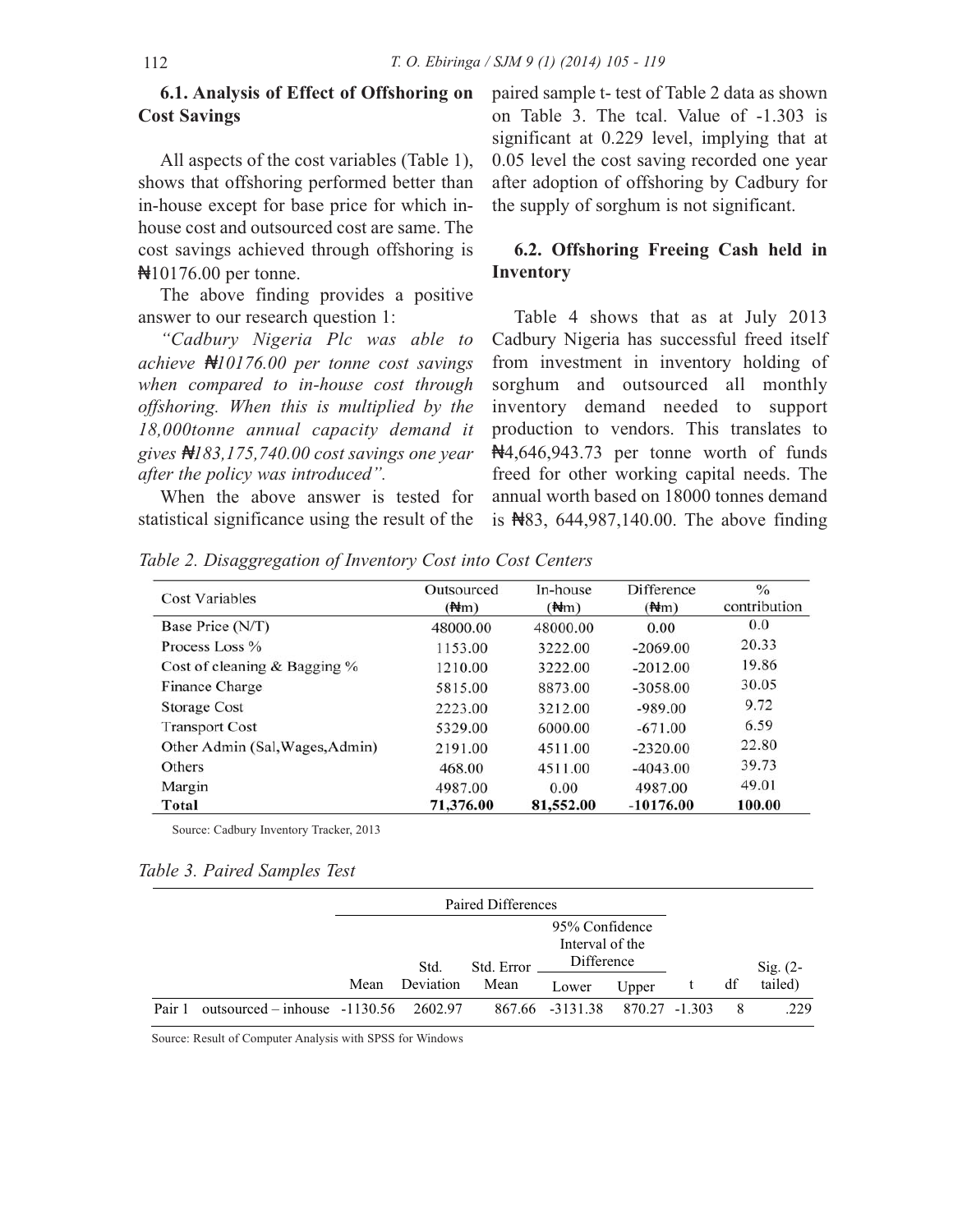provides a positive answer to our research question 2:

*"Cadbury freed* ₦*83,644,987,140.00 cash previously held in inventory for other working capital investment activities through offshoring, 12 months after adopting the strategy".*

When the above answer is tested for statistical significance using the result of the paired sample t- test of Table 4 data as shown on Table 5.

Tcal value of -6.415 of Table 5 shows at 0.01 level, a significant negative difference exist between cash freed from inventory holding as a result of implementing offshoring strategy. The conclusion therefore is that offshoring of supply of sorghum to vendors by Cadbury Nigeria led significant availability of cash for investment in other working capital needs of the firm.

## **6.3. Profit Created by Offshoring Strategy for Cadbury Business Partners**

In assessing the extent to which offshoring has created value for Cadbury business partners in this case the vendors, we refer to Table 6 with specific focus on the margin allowed in the offshoring contract. The offshoring contract allowed vendors to recover all associated cost of doing the business including the financing cost which is 8.0 percent per annum. The margin of 7% allowed vendors imply that for every  $\frac{4100}{100}$ invested by a vendor in inventory holding, a return on investment of 7 percent is achieved. This is clearly a value created which is made possible by the offshoring policy adopted by Cadbury as the in-house option had zero margin. The implication therefore being that between January to

*Table 4. Investible Funds Freed Due to Offshoring*

| Period                 | Post<br>Offshoring<br>$2013$ ( $\frac{4}{3}$ m) | Pre Offshoring<br>$2012$ ( $H/m$ ) | Difference<br>$(\frac{A}{m})$ |
|------------------------|-------------------------------------------------|------------------------------------|-------------------------------|
| Jan                    | 63993.18                                        | 243946.40                          | $-179953.22$                  |
| Feb                    | 183791.08                                       | 161771.80                          | 22019.28                      |
| Mar                    | 259605.55                                       | 836655.55                          | -577050.00                    |
| Apr                    | 416914.60                                       | 889451.34                          | -472536.74                    |
| May                    | 292788.98                                       | 852729.93                          | -559940.95                    |
| Jun                    | 196631.93                                       | 750408.35                          | $-553776.42$                  |
| Jul                    | 0.00                                            | 591449.78                          | -591449.78                    |
| Aug                    | 0.00                                            | 501839.89                          | -501839.89                    |
| Sep                    | 0.00                                            | 457597.01                          | -457597.01                    |
| Oct                    | 0.00                                            | 407175.58                          | $-407175.58$                  |
| Nov                    | 0.00                                            | 299456.57                          | $-299456.57$                  |
| Dec                    | 0.00                                            | 68186.85                           | $-68186.85$                   |
| <b>Annual Total</b>    | 1413725.32                                      | 6060669.05                         | -4646943.73                   |
| <b>Monthly Average</b> | 117810.44                                       | 505055.75                          | $-387245.31$                  |

Source: Cadbury Inventory Tracker

### *Table 5. Paired Samples Test*

|                                  | Paired Differences |           |                                 |                                                 |       |  |                     |         |
|----------------------------------|--------------------|-----------|---------------------------------|-------------------------------------------------|-------|--|---------------------|---------|
|                                  |                    | Std.      | Std. Error                      | 95% Confidence<br>Interval of the<br>Difference |       |  | $\mathrm{Sig.}$ (2- |         |
|                                  | Mean               | Deviation | Mean                            | Lower                                           | Upper |  | df                  | tailed) |
| Pair 1 Post Outsource – In-house | $-3.87E5$          | 2.09E5    | 60365.52 -5.20E5 -2.54E5 -6.415 |                                                 |       |  |                     | .000    |

Source: Result of Computer Analysis with SPSS for Windows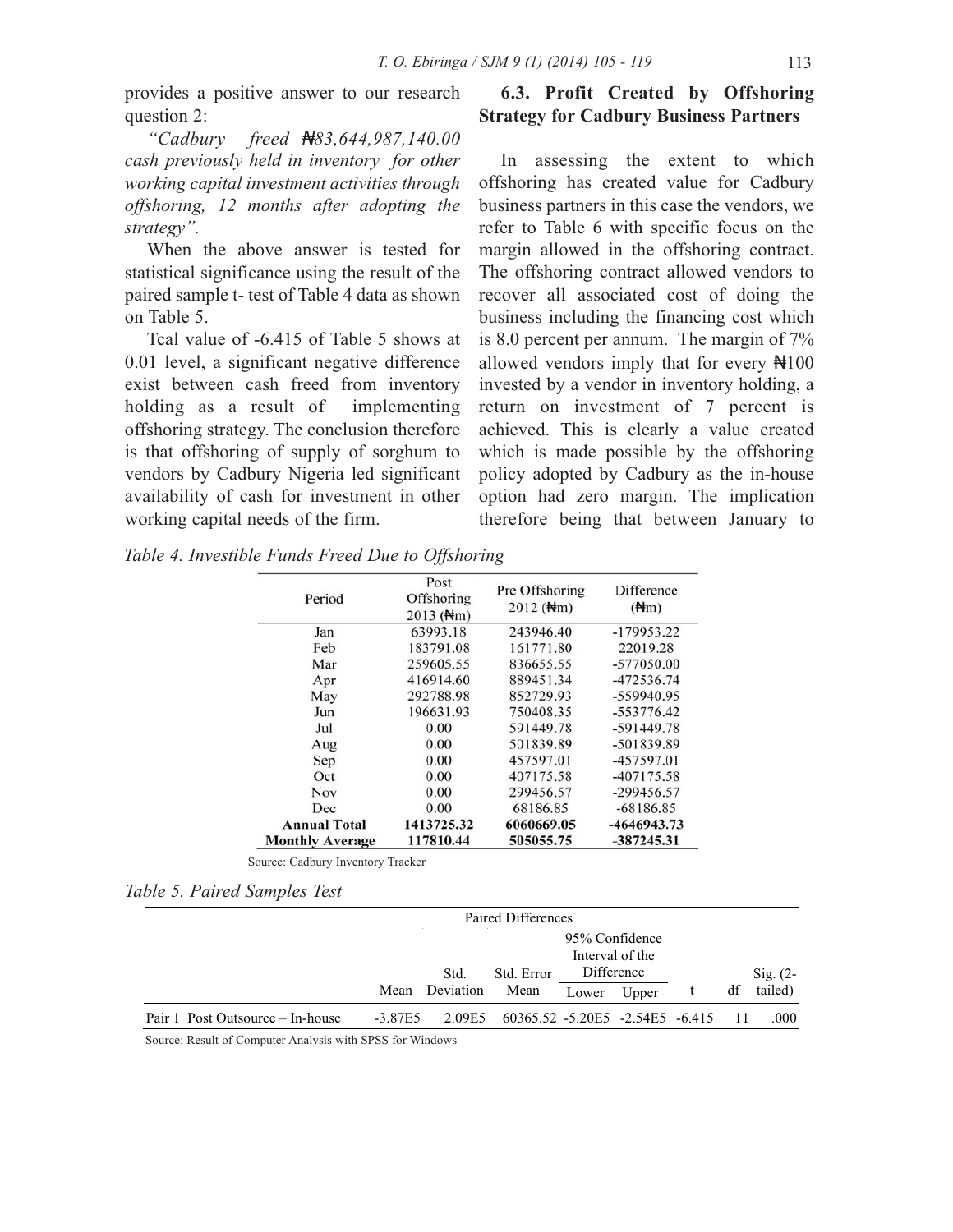| <b>OUOTATION -</b>               | Vendor | Vendor | Vendor | Vendor | Vendor | Vendor Vendor |       | Weighted | Rec.    | In-   |
|----------------------------------|--------|--------|--------|--------|--------|---------------|-------|----------|---------|-------|
| <b>EOUALIZED</b>                 |        | 2      | 3      | 4      | 5      | 6             |       | Average  | Average | house |
| Base Price (N/T)                 | 61%    | 67%    | 60%    | 62%    | 64%    | 71%           | 77%   | 65%      | 67%     | 59%   |
| Process Loss %                   | $2\%$  | $2\%$  | $1\%$  | $2\%$  | $1\%$  | $2\%$         | $2\%$ | $2\%$    | $2\%$   | $4\%$ |
| Cost of cleaning $\&$<br>Bagging | $1\%$  | $1\%$  | $0\%$  | $4\%$  | $2\%$  | $2\%$         | $2\%$ | $2\%$    | $2\%$   | 4%    |
| Finance Charge                   | 11%    | 8%     | 9%     | 8%     | 13%    | 7%            | $2\%$ | 9%       | 8%      | 11%   |
| Storage Cost                     | $1\%$  | $2\%$  | $5\%$  | $4\%$  | $4\%$  | $4\%$         | $4\%$ | 3%       | 3%      | $4\%$ |
| <b>Transport Cost</b>            | 8%     | 8%     | 8%     | 7%     | 8%     | 7%            | 8%    | 8%       | $7\%$   | 7%    |
| Other Admin<br>(Sal, Wages)      | $4\%$  | 4%     | 6%     | $4\%$  | $1\%$  | 3%            | $0\%$ | $3\%$    | 3%      | 6%    |
| Others                           | $2\%$  | $2\%$  | $0\%$  | $0\%$  | $0\%$  | $0\%$         | $0\%$ | $1\%$    | $1\%$   | 6%    |
| Margin                           | 9%     | 6%     | 10%    | 9%     | 8%     | $5\%$         | $5\%$ | $7\%$    | 7%      | $0\%$ |
|                                  | 100%   | 100%   | 100%   | 100%   | 100%   | 100%          | 100%  | 100%     | 100%    | 100%  |

*Table 6. Outsourced Cost Vs In-house Cost Supply of Sorghum*

Source: Computed from Table 4.data

December 2013 Cadbury create additional value for her business partners (vendors) amounting to:

7% of (₦1,413,725.32 per tonne X 18000tonnes (annual demand)). ₦1,781,293,903.00

### **6.4. Effect of Offshoring on Risk drivers**

Table 7 shows that the five top most outcomes of offshoring strategy in Cadbury Nigeria according to staff are of financial benefits and shared value categories:

• Operations cost savings.

Rewarding vendors according to level of service quality.

Promotes teamwork between vendors and internal staff for enhanced productivity.

Promoted operational efficiency within organisation through partnering.

• Promoted philosophy of zero tolerance for poor service quality.

The implication of the above is that offshoring strategy has had the most significant effect on reducing cost of inventory management, increased cooperation with partnering organisations, leading to increased productivity and service quality. This is consistent with the views of Tadelis (2007). On the other hand the five least effects of offshoring strategy in Cadbury Nigeria are of awareness and risk mitigation categories and includes:

Vendors take appropriate security measures.

• Organizational risk has reduced.

The in-house staff feel comfortable entrusting critical activities to vendors.

It has helped the organization to comply with regulations.

Vendors have adequate understanding of organization's requirements.

The implication of the above result is that the ability of vendors to have very high understanding of the offshoring requirement of the organisation, willingness of the internal staff to entrust critical activities of the firm to vendors and ability of vendors to take appropriate risk control measures remains non-financial benefits of the offshoring strategy to partners.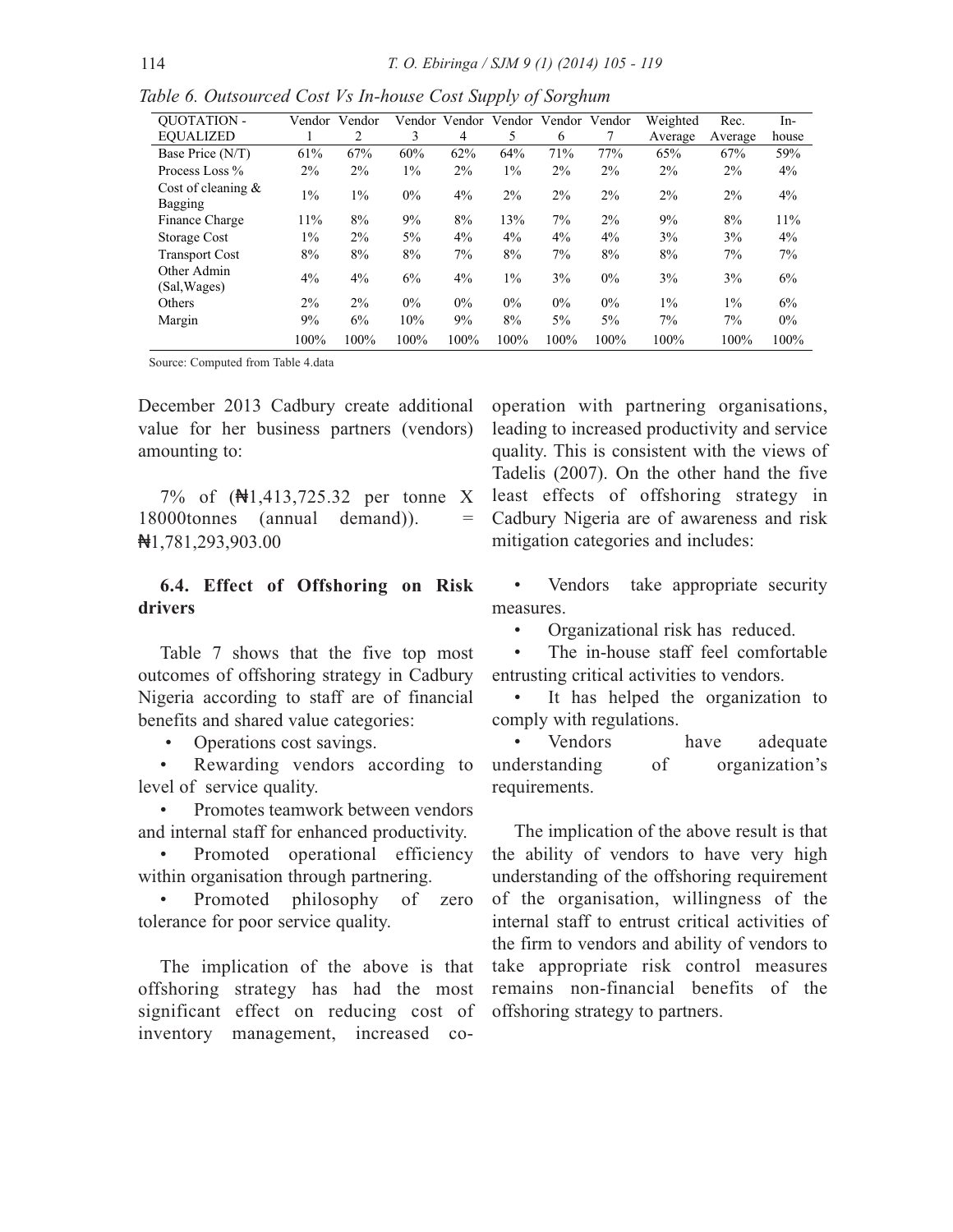| Table 7. Summary of One-Sample t-test and Ranking of Offshoring Risk Drivers |  |  |  |
|------------------------------------------------------------------------------|--|--|--|
|                                                                              |  |  |  |

| Code           | Description of Variable                                                                       | tcal   | df     | $(2 -$<br>Sig.<br>tailed) | Ranking        |
|----------------|-----------------------------------------------------------------------------------------------|--------|--------|---------------------------|----------------|
| A1             | Vendors display good understanding of offshoring<br>requirements.                             | 6.327  | 70     | .000                      | 17             |
| A2             | Vendors understands firm policy                                                               | 9.190  | 70     | .000                      | 14             |
| A <sub>3</sub> | Vendors understand the sector in which the firm<br>operates.                                  | 8.168  | 70     | .000                      | 15             |
| A4             | Firm understand factors that motivate our vendor.                                             | 13.835 | 70     | .000                      | 6              |
| A5             | Vendors clearly understood respective roles of partners                                       | 11.473 | 70     | .000                      | 11             |
| B1             | Vendor's objectives and our objectives are well aligned.                                      | 13.698 | $70\,$ | .000                      | 7              |
| B2             | Vendor must partner with internal staff for logistic<br>productivity to be significantly high | 30.397 | 70     | .000                      | $\overline{3}$ |
| B <sub>3</sub> | Services provided by our vendor are in accordance with<br>our organization's requirements     | 10.239 | 70     | .000                      | 12             |
| <b>B4</b>      | Our vendors are rewarded according to how good their<br>services are                          | 46.258 | 70     | .000                      | 2              |
| B <sub>5</sub> | Vendors are penalized for providing bad service.                                              | 15.555 | 70     | .000                      | 5              |
| C1             | Cost savings from offshoring to vendors is obvious to<br>employees.                           | 11.708 | 70     | .000                      | 10             |
| C <sub>2</sub> | Cost savings from offshoring to vendor is obvious to<br>management.                           | 9.783  | 70     | .000                      | 13             |
| C <sub>3</sub> | Offshoring to vendors helps our firm be more productive.                                      | 26.932 | 70     | .000                      | 4              |
| C4             | Offshoring to vendors saves money for our firm today.                                         | 11.718 | 70     | .000                      | 9              |
| C <sub>5</sub> | Offshoring to our vendors will save money for our firm<br>in one year's time.                 | 12.281 | 70     | .000                      | 8              |
| C <sub>6</sub> | Prices charged by vendors compare favorably with other<br>similar providers.                  | 7.108  | 70     | .000                      | 16             |
| C7             | In-house delivery of outsourced services is more costly.                                      | 81.423 | 70     | .000                      | $\mathbf{1}$   |
| D1             | Offshoring to vendor helps our firm comply with<br>regulations                                | 5.262  | 70     | .000                      | 18             |
| D <sub>2</sub> | Vendors can be entrusted with critical activities of our<br>firm                              | 3.950  | 70     | .000                      | 20             |
| D <sub>3</sub> | Our vendors take appropriate security measures.                                               | 3.535  | 70     | .001                      | 17             |
| D4             | Offshoring to vendors reduces risk for our firm.                                              | 4.358  | 70     | .000                      | 14             |

### **7. CONCLUSIONS**

Based on the results obtained the following conclusions are made:

• Cost savings and profitability remains the most critical short run objectives of offshoring strategy in Cadbury Nigeria.

Increased awareness level of all stakeholders, partnering and shared values between internal staff and vendors and risk mitigation remains sustainability issues of the cost saving and profitability objectives of offshoring.

### **8. RECOMMENDATIONS**

Based on the above conclusions the following recommendations are made:

• In order to ensure offshoring leads to sustainable cost savings and profitability for partners international best practices must be adopted in the management of the offshoring value chain.

Cost saving and profitability should be the short run objectives of offshoring, while value creation and risk mitigation remains the long term objective for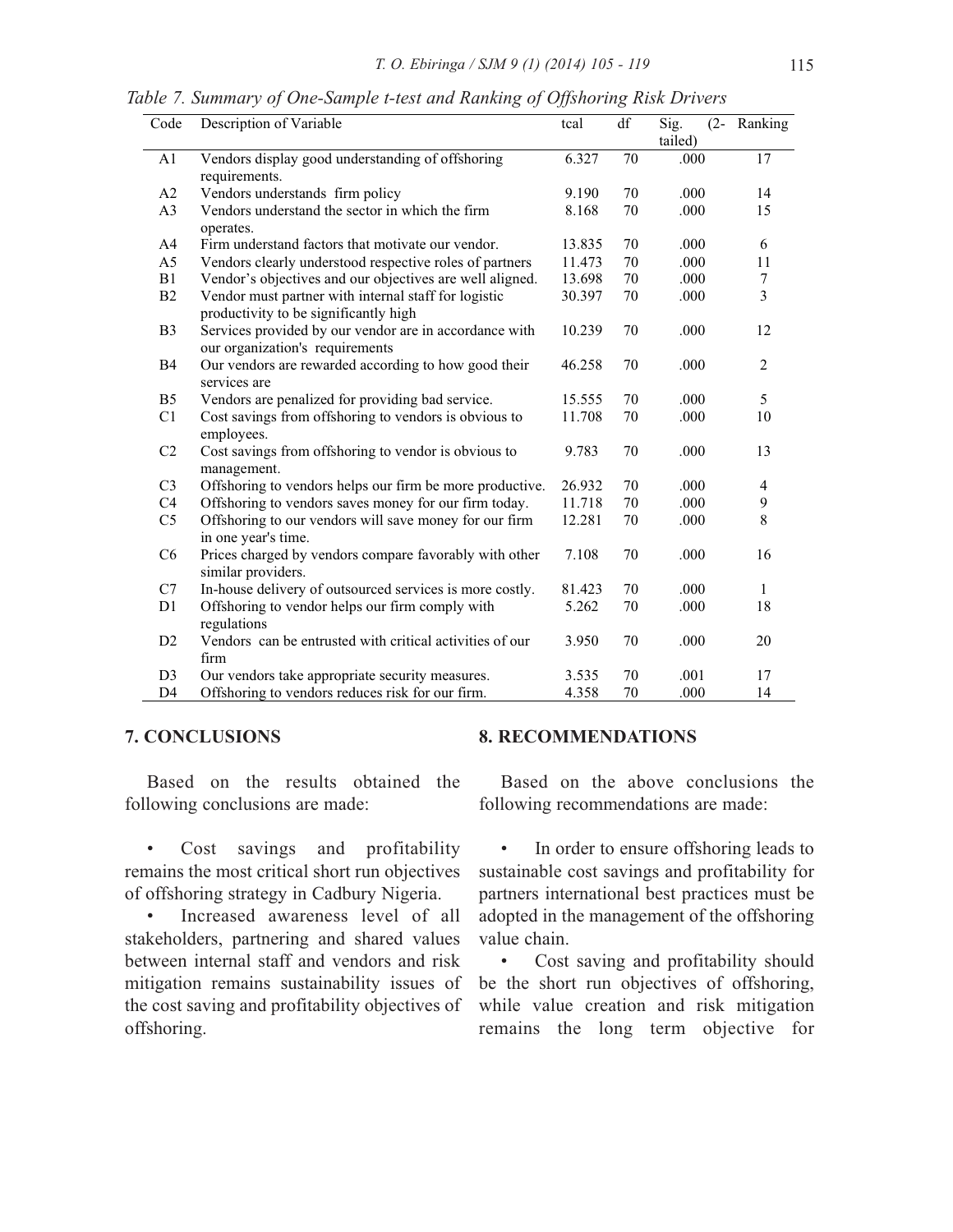sustainable cost saving and profitability.

Offshoring organisations must institute policies of continuous training and awareness creation and co-operation for its personnel (in-house and vendor companies) involved in offshoring. This is to ensure that their knowledge, skill base and business philosophy is updated on regular basis for the good of all parties.

# **УПОТРЕБА "ОФ-ШОР" КОНЦЕПТА ЗА ПОСТИЗАЊЕ ОДРЖИВОГ УПРАВЉАЊА ВРЕДНОШЋУ**

**Thaddeus Oforegbuna Ebiringa, Lasis Kule**

#### **Извод**

Овај рад се бави проучавањем "оф-шор" концепта као стратешке иницијативе управљања вредношћу, употребом примера компаније "Cadbury" из Нигерије. Назначени су и ризици држања залиха у оваквом концепту пословања. Процењени су ризици концепта пословања у оквиру националне компаније, у поређење са "оф - шор" концептом пословања. Резултати су показали да "оф-шор" доводи до смањења директних трошкова, ослобађања фондова који су претходно били везани у залихама и која се сада могу користити за друге директне инвестиције. Ипак, поред раста финансијских бенефита партнера, овај концепт води и до повећане бриге о стејкхолдерима, поделе вредности, тимског рада и смањења ризика. Одатле следи да се за одржавање финансијских бенефита овог концепта, морају начинити централизовани напори од стране свих партнера да би се обезбедило да кључни фактори управљања вредношћу нису компромитовани.

*Кључне речи*: Логистика, "Оф-шор", уштеда, фактор продуктивности, одрживост, стварање вредности.

### **References**

Andersson, U., & Pedersen, T. (2010). Organizational design mechanisms for the R&D function in a world of offshoring. Scandinavian Journal of Management, 26  $(4)$ ,  $431 - 438$ .

Barthélemy, J. (2003). The Seven Deadly Sins of Offshoring, Academy of Management Executive, 17 (2), 87-100.

Bertrand, O. (2011). What goes around, comes around: Effects of offshore offshoring on the export performance of firms. Journal of International Business Studies, 42 (2), 334-344.

Brown, D., & Wilson, S. (2005). The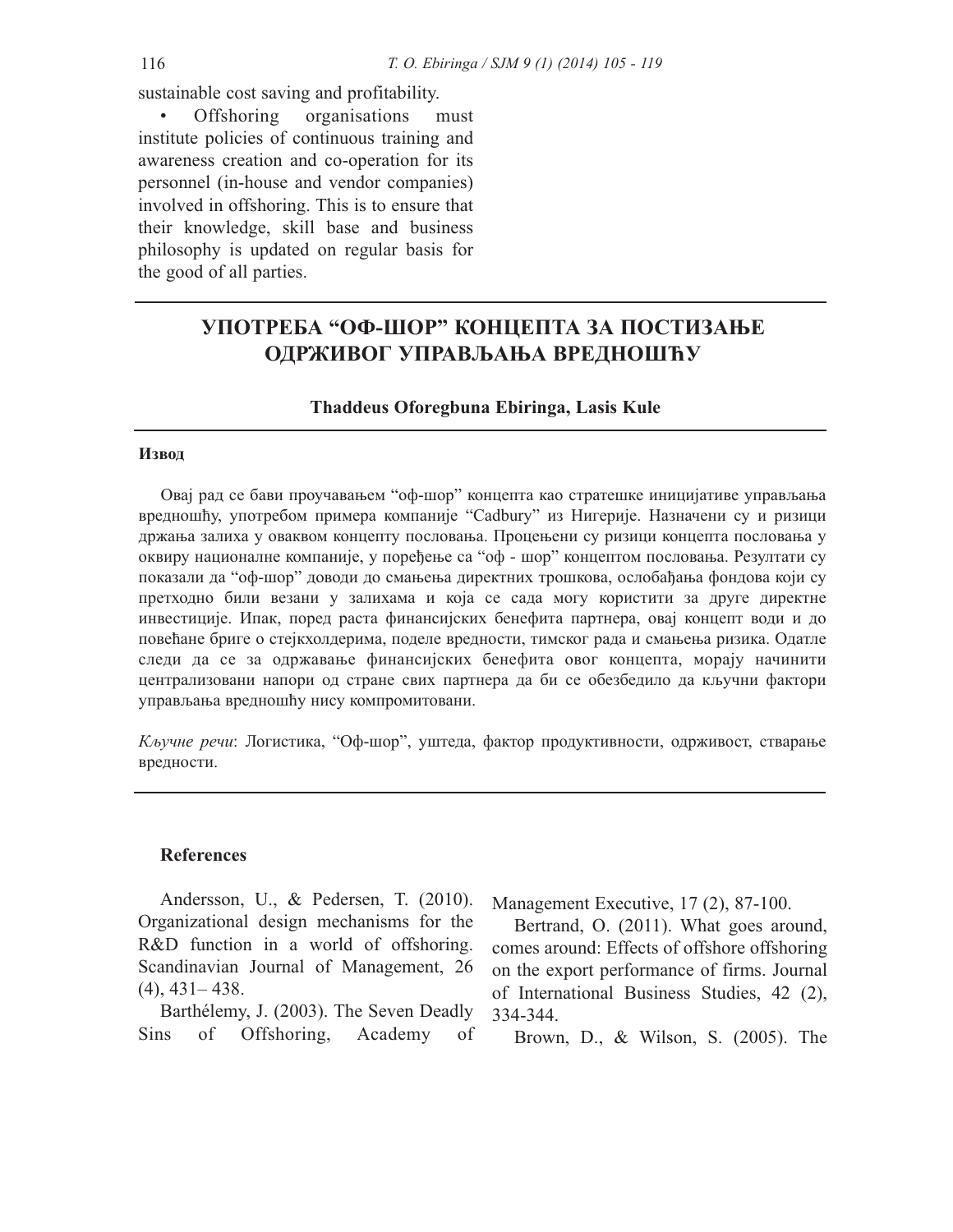black book of offshoring: How to manage the changes, challenges, and opportunities. New York: John Wiley.

Doh, J.P., Bunyaratavej, K., & Hahn, E.D. (2009). Offshoring administrative and technical work: Implications for globalization, corporate strategies, and organizational designs. Journal of International Business Studies, 40, 926-943.

Doh, J., Smith, P., Stumpf, S., & Tymon, W.G. (2011). Pride and professionals: retaining talent in emerging economies. Journal of Business Strategy, 32, 35-42.

Economist (2013). India's offshoring business on the turn, http://www.economist.com/news/specialreport/21569571-india-no-longer-automaticchoice-it-services-and-back-office-workturn, Accessed on January 19, 2013.

Farrell, D. (2005). Offshoring: Value creation through economic change. Journal of Management Studies, 42 (3), 675-683.

Feeny, D., Lacity, M., & Willcocks, L. (2005). Taking the measure of offshoring providers. MIT Sloan Management Review, 46 (3), 41-48.

Graf, M., & Mudambi, S. (2005). The offshoring of IT-enabled business processes: A conceptual model of the location decision. Journal of International Management, 11, 253–268.

Grimpe, C., & Kaiser, U. (2010). Balancing internal and external knowledge acquisition: the gains and pains from R&D offshoring. Journal of Management Studies, 47 (8), 1483-1509.

Hatonen, J. (2009). Making the locational choice: A case approach to the development of a theory of offshore offshoring and internationalization. Journal of International Management, 15, 61-76.

Hui, P.P., Davis-Blake, A., & Broschak,

J.P. (2008). Managing Interdependence: The Effects of offshoring Structure on the Performance of Complex Projects. Decision Sciences, 39 (1), 5-21.

Jensen, P.D. (2009). A learning perspective on the offshoring of advanced services. Journal of International Management, 15 (2), 181-193.

Jensen, P., & Pedersen, T. (2012). Offshoring and international competitiveness: Antecedents of offshoring advanced tasks. Journal of the Academy of Marketing Science, 40 (2), 313-328.

Jensen, P., & Pedersen, T. (2011). The Globalization of High-Value Activities: Why do Firms Offshore Advanced Tasks? Journal of Management Studies, 48 (2), 352-372.

Kedia, B.L., & Lahiri, S. (2007). International offshoring of services: A partnership model. Journal of International Management, 13, 22-37.

Kedia, B.L., & Mukherjee, D. (2009). Understanding offshoring: A research framework based on disintegration, location and externalization advantages. Journal of World Business, 44 (3), 250-261.

Kumar, K., Van-Fenema, P., & Von Glinow, M.A. (2009). Offshoring and the global distribution of work: Implications for task interdependence theory and practice. Journal of International Business Studies, 40 (4), 642–667.

Lahiri, S., & Kedia, B.L. (2011). Coevolution of institutional and organizational factors in explaining offshore offshoring. International Business Review, 20 (3), 252-263.

Lahiri, S., Kedia, B.L., & Mukherjee, D. (2012). The Impact of Management Capability on the Resource-Performance Linkage: Examining Indian Offshoring Providers. Journal of World Business, 47,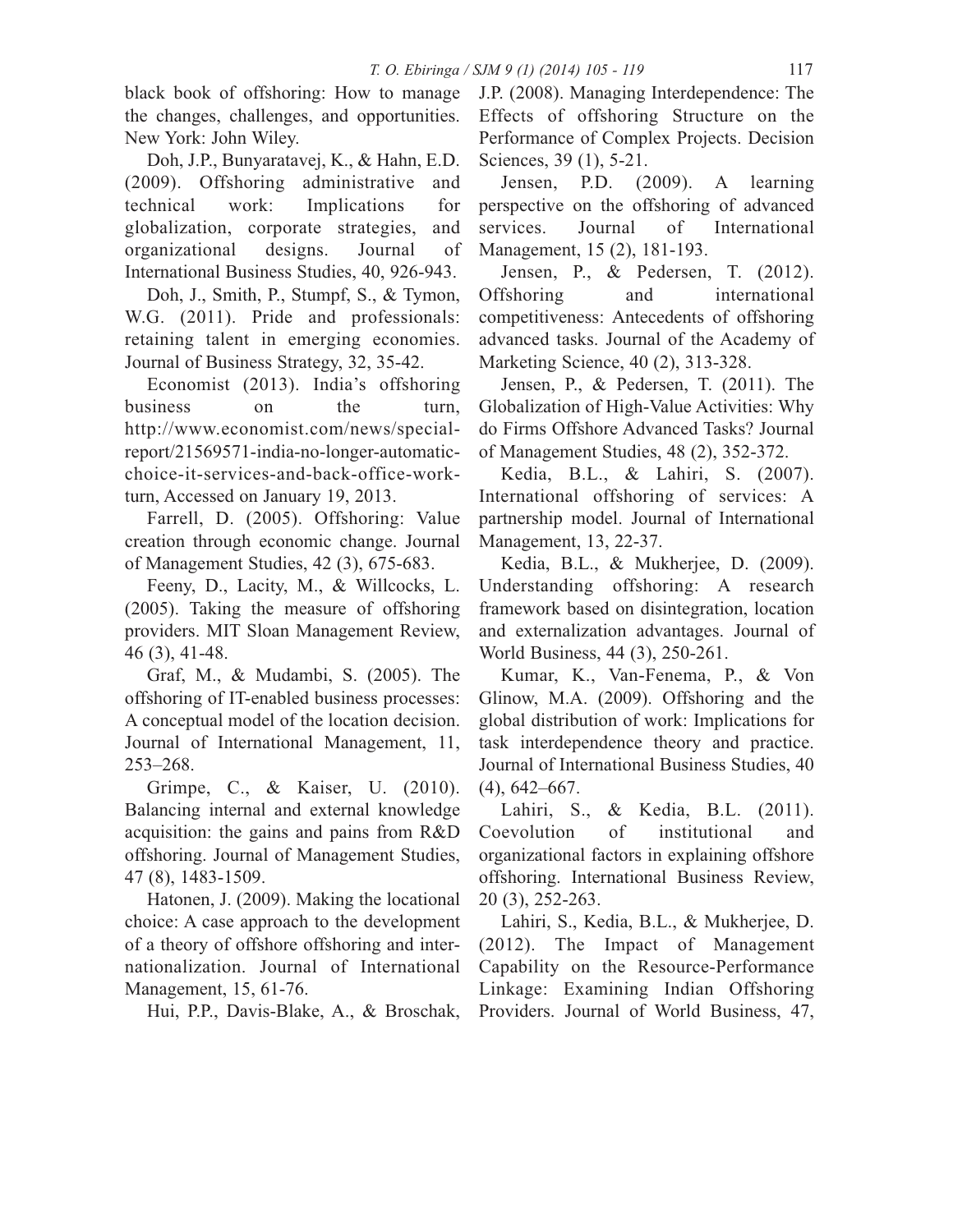47 (8), 1434–1456.

145-155.

Lampel, J., & Bhalla, A. (2011). Living with offshoring: The impact of offshoring on the evolution of organizational configurations. Journal of World Business, 46 (3), 346-358.

Larsen, M.M., Manning, S., & Pedersen, T. (2013). Uncovering the hidden costs of offshoring: The interplay of complexity, organizational design, and experience. Strategic Management Journal, 34, 533-552.

Leisch, P.W., Buckley, P.J., Simonin, B.L., & Knight, G. (2012). Organizing the modern firm in the worldwide market for market transactions. Management International Review, 52, 3-21.

Luo, Y., Wang, S.L., Zheng, Q., & Jayaraman, V. (2012). Task attributes and process integration in business process offshoring: A perspective of service providers from India and China. Journal of International Business Studies, 43, 498-524.

Manning, S., & Sydow, J. (2011). Projects, Paths, and Practices: Sustaining and Leveraging Project-Based Relationships. Industrial and Corporate Change, 20, 1369- 1402.

Manning, S., Lewin, A.Y., & Schuerch, M. (2011). The Stability of Offshore Offshoring Relationships: The Role of Relation Specificity and Client Control. Management International Review, 51, 381- 406.

Martinez-Noya, A., Garcia-Canal, E., & Guillen, M.F. (2013). R&D Offshoring and the Effectiveness Of Intangible Investments: Is Proprietary Core Knowledge Walking Out The Door? Journal of Management Studies, 50 (1), 67-91.

Mudambi, S.M., & Tallman, S. (2010). Make, buy or ally? Theoretical perspectives on knowledge process offshoring through alliances. Journal of Management Studies,

Mudambi, R., & Venzin, M. (2010). The strategic nexus of offshoring and offshoring decisions. Journal of Management Studies, 47 (8), 1510-1533.

Mukherjee, D., & Bhalla, A. (2010). Creating Value from Global Offshoring Network: Insights from SAP AG, presented at Academy of International Business Meeting, Rio De Janiero, Brazil.

Mukherjee, D., & Kedia, B.L. (2012). Offshoring and MNC Strategy. In Merchant, H. & Verbeke, A. (Eds.), Handbook of Research on International Strategic Management, Elgar Publishing.

Narayanan, S., Jayaraman, V., Luo, Y., & Swaminathan, M.S. (2011). The antecedents of process integration in business process offshoring and its effect on firm performance. Journal of Operations Management, 29, 3-16.

Nieto, M.J., & Rodriguez, A. (2011). Offshoring of R&D: Looking abroad to improve innovation performance. Journal of International Business Studies, 42 (3), 345- 361.

Reizeig, M., & Wagner, S. (2010). The hidden costs of offshoring: evidence from patent data. Strategic Management Journal, 31, 1183-1201.

Sirmon, D.G., Hitt, M.A., Arregle, J.L., & Campbell, J.T. (2010). Capability strengths and weaknesses in dynamic markets: Investigating the bases of temporary competitive advantage. Strategic Management Journal, 31 (13), 1386-1409.

Srikanth, K., & Puranam, P. (2010). Integrating distributed work: Comparing task design, communication, and tacit coordination mechanisms. Strategic Management Journal, 32 (8), 849–875.

Tadelis, S. (2007). The innovative organization: Creating value through